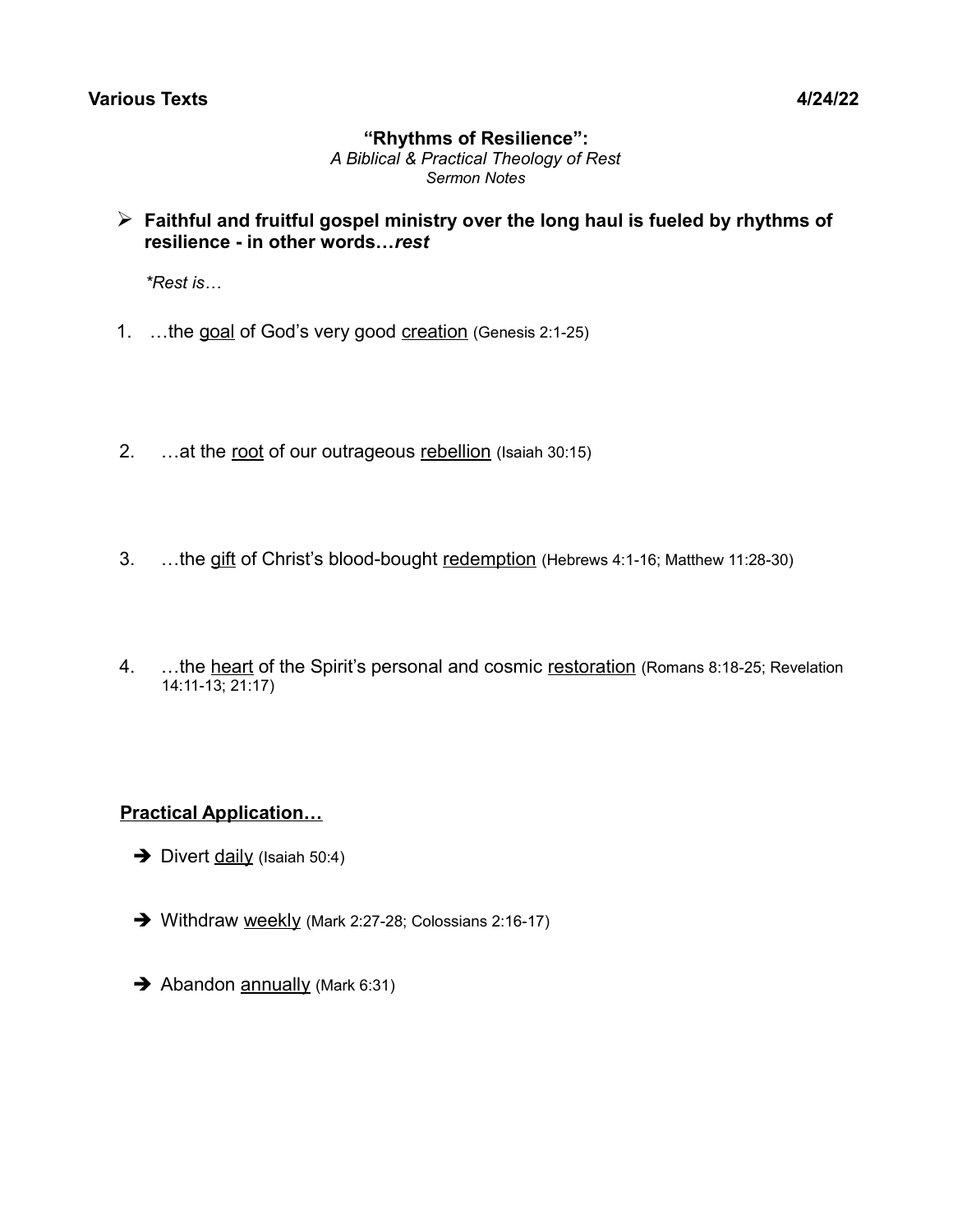# **MEFC Community Group Study Guide**

For the Week of April 24th - 30th

#### **Getting Started**

1. What do you like to do for recreation? How often do you find that you get to do it these days? Please take some time to share with the group, giving an opportunity for everyone to contribute.

# **Digging Deeper**

2. Isn't it fascinating that our term *recreation* has the word *recreate* built within it? Clearly, then, our recreation isn't simply about our own amusement or entertainment but also our restoration, renewal, renovation. How does this work? Why do some activities have a way of replenishing rather than wrecking us?

# **Open Your Bible to Genesis 2:1-3…**

- 3. The first two appearances of the word "rest" in the entire Bible are found in this passage. Trusting that our omnipotent<sup>[1](#page-1-0)</sup>, immutable<sup>[2](#page-1-1)</sup>, eternal triune God wasn't exhausted upon the completion of his creation of the universe…what does the text mean when it says that God "*rested* on the seventh day from all his work that he had done." Psalm 121:4 reminds us that God "neither slumber[s] nor sleep[s]." So, what precisely is happening here?
- 4. The remainder of Genesis 2:4-25 is incredibly instructive for us as it relates to this theme. As God entered into his rest in Genesis 2:1-3, so Adam and Eve and all creation were at rest in Genesis 2 as well. If we understand "rest" to refer to peace, harmony, and perfect relationships, in what ways does this chapter bring that across? How are God and humanity at rest with one another? How are human beings at rest with one another? How are human beings at rest with the created order around them? What must this have been like? Do you long for this? Explain.
- 5. Now, contrast Genesis 3:1-24 with Genesis 2:1-25. What clear markers are there in chapter 3 to indicate that the "rest" of creation (man, woman, the created order) has been utterly undone? What evidence do you see in the world around (and within) you that we, too, live "east of Eden" (Genesis 3:24)? See also, Isaiah 30:15. Can you identify with God's words to his people in this verse? Explain.
- 6. In God's extraordinary mercy and grace through the gospel, he has made a way for us to once more enter into his rest. Walk carefully through Hebrews 4:1-16. The word for

<span id="page-1-0"></span>1 All powerful.

<span id="page-1-1"></span><sup>2</sup> Unchangeable.